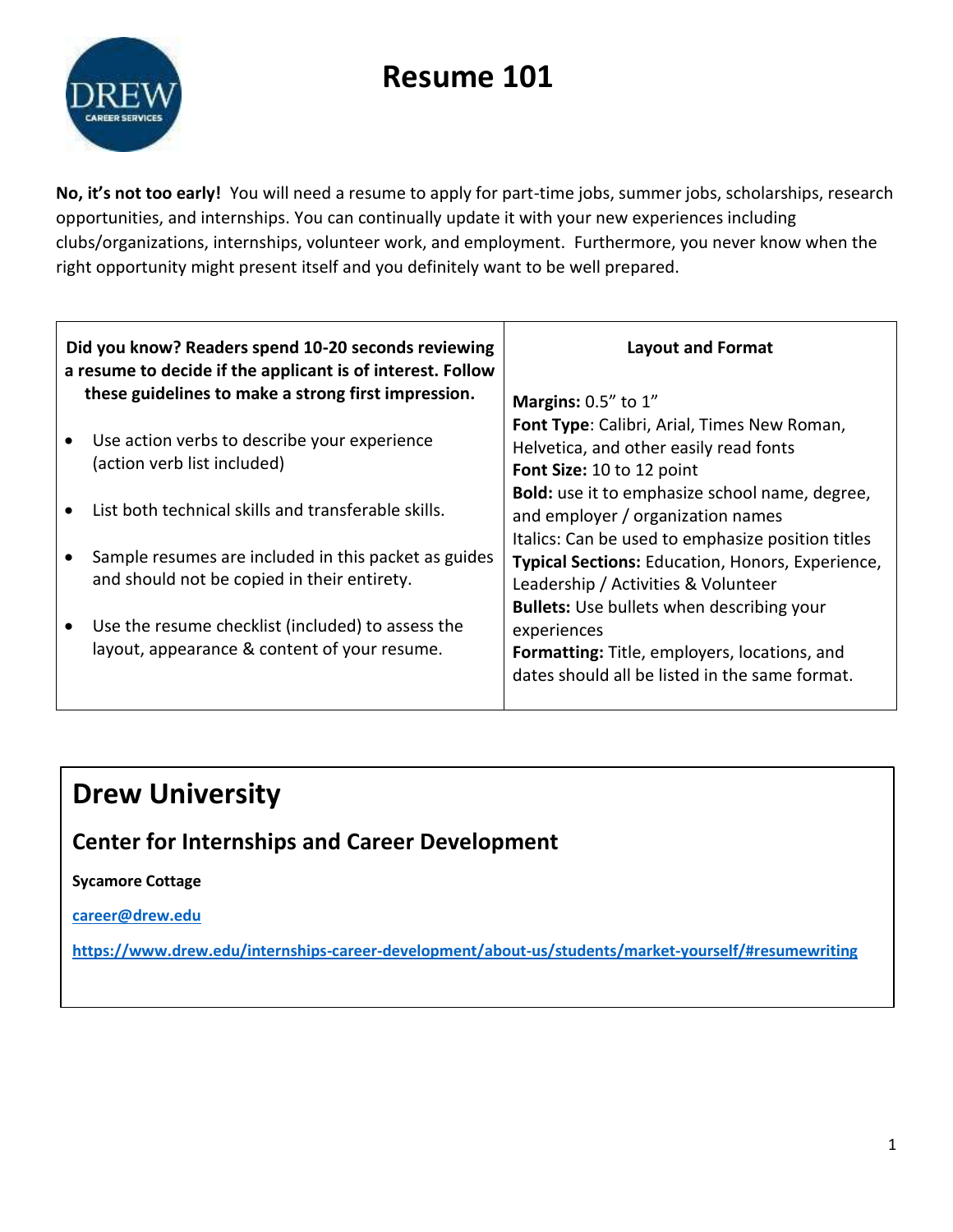

## **Resume Writing Worksheet**

**The following is to be used as a guide for writing your resume. However, each resume is unique and should be a reflection of who you are and what you have to offer.**

| <b>Contact Information:</b> |                                                                                                                                                                                                                                      |
|-----------------------------|--------------------------------------------------------------------------------------------------------------------------------------------------------------------------------------------------------------------------------------|
|                             |                                                                                                                                                                                                                                      |
|                             |                                                                                                                                                                                                                                      |
|                             |                                                                                                                                                                                                                                      |
|                             |                                                                                                                                                                                                                                      |
|                             | Phone Number: <u>National Accounts of the Community of the Community of the Community of the Community of the Community of the Community of the Community of the Community of the Community of the Community of the Community of</u> |
|                             |                                                                                                                                                                                                                                      |
| <b>Education:</b>           |                                                                                                                                                                                                                                      |
|                             |                                                                                                                                                                                                                                      |
|                             |                                                                                                                                                                                                                                      |
|                             |                                                                                                                                                                                                                                      |
|                             |                                                                                                                                                                                                                                      |
|                             |                                                                                                                                                                                                                                      |
| <b>Relevant Experience:</b> | <u> 1989 - Andrea Santa Andrea Santa Andrea Santa Andrea Santa Andrea Santa Andrea Santa Andrea Santa Andrea San</u>                                                                                                                 |

Can be a diverse combination of experiences and skills that directly relate to the position such as: internships, jobs, leadership experiences, and / or classroom experiences.

| $- \cdot$ .<br>. | ---- |
|------------------|------|
|                  |      |

Organization/Location:

Responsibilities/Contributions:

Begin with an action verb and demonstrate major accomplishments and use of key skills with bullet points.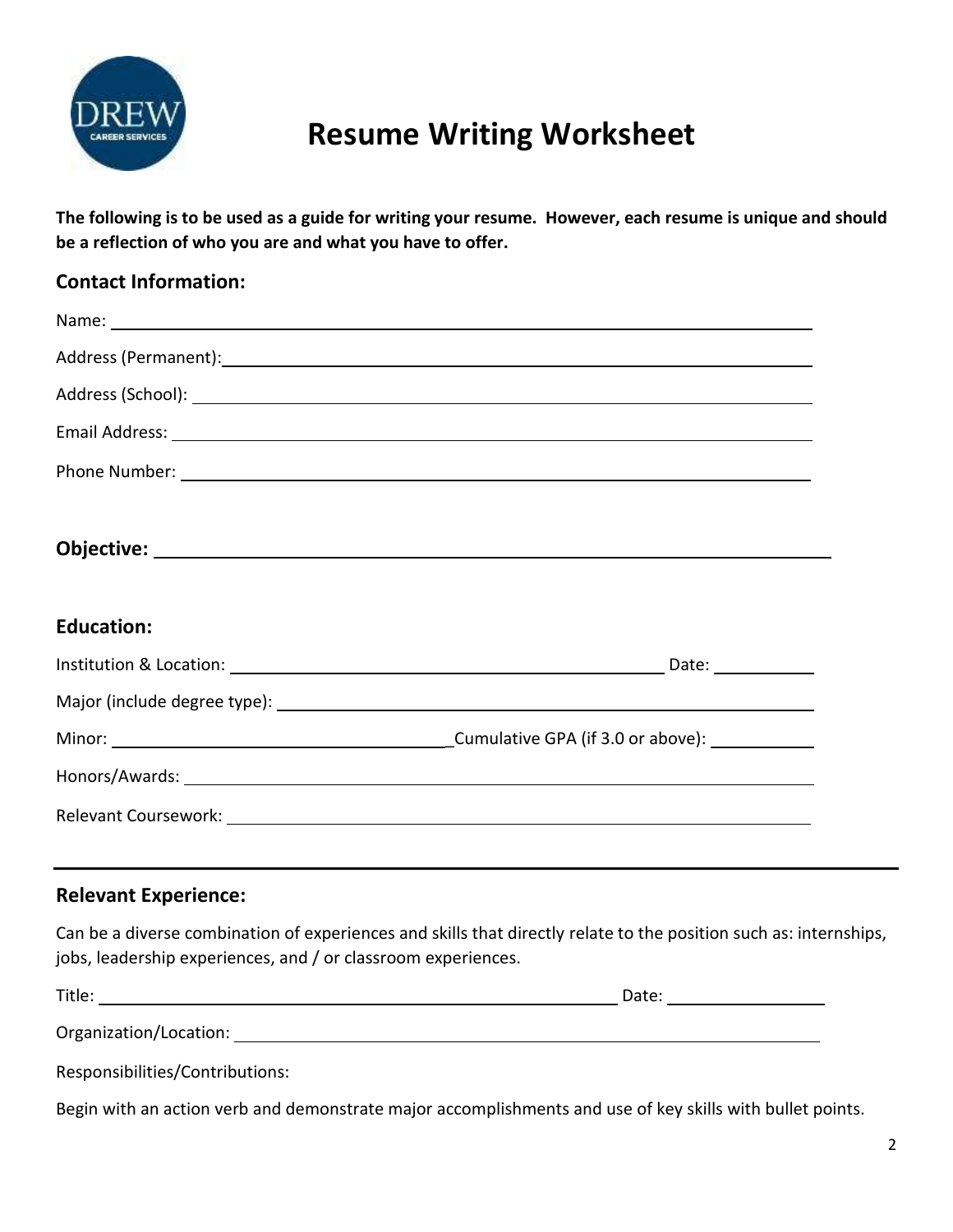

# **Resume Writing Worksheet (cont.)**

| <b>Employment:</b>                                                                                        |                           |
|-----------------------------------------------------------------------------------------------------------|---------------------------|
|                                                                                                           | Date: ___________________ |
|                                                                                                           |                           |
| Responsibilities / Contributions:                                                                         |                           |
| Begin with an action verb and demonstrate major accomplishments and use of key skills with bullet points. |                           |
|                                                                                                           |                           |
| Leadership / Activities:                                                                                  |                           |
| Include clubs, volunteer work, team sports, and leadership roles.                                         |                           |
|                                                                                                           | Date: $\sqrt{ }$          |
|                                                                                                           |                           |
| Begin with an action verb and demonstrate major accomplishments and use of key skills. Use bullet points. |                           |
|                                                                                                           |                           |
|                                                                                                           |                           |

### **Awards / Honors:**

*Include general memberships in organizations, awards, and scholarships.*

| Organization / Award: |  |
|-----------------------|--|
| Organization / Award: |  |

### **Skills:**

*Reflect abilities related to technology, language, instrumentation, and other competencies that directly relate to position sought. Use bullet points.*

**Do not to state "References available upon request." References should be placed on a separate document.**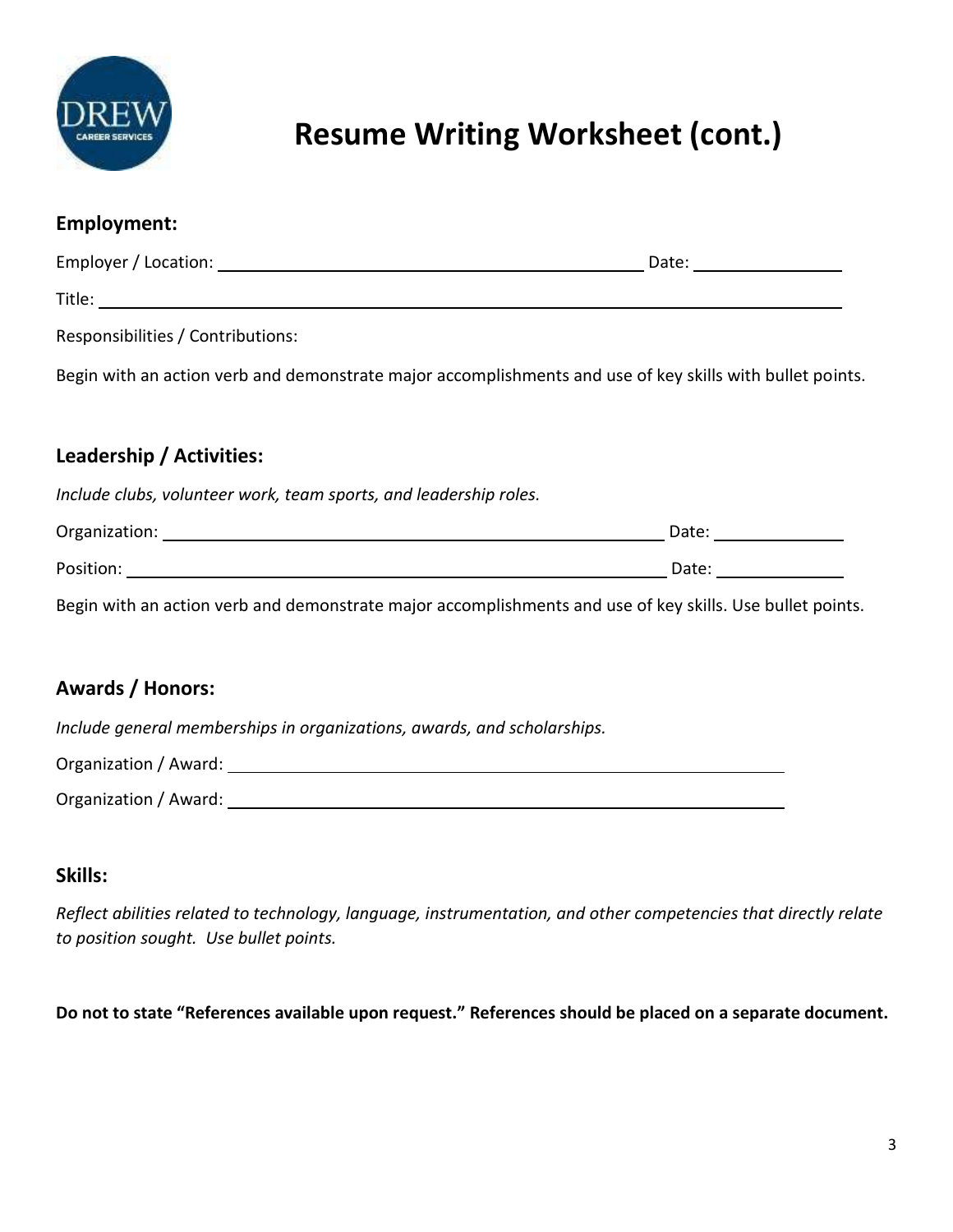

## **Resume Checklist**

**The following is to be used as a guide for writing your resume, however, each resume is unique and should be a reflection of who you are and what you have to offer.**

| Is my name at the top of the page, the largest font, and in bold?<br>Are my address, phone number and email easy to read?<br>Is my resume an appropriate length? (1 page strongly<br>recommended)<br>Is formatting (e.g. bold, font, bullet sizes, heading styles)<br>consistent throughout the resume? Are the headings and<br>statements evenly spaced?<br>Are verb tenses in the present tense for current jobs? Are verb<br>tenses in the past tense for previous jobs?<br>Do I have approximately 3-5 statements per job? (bullet form is<br>recommended)<br><b>Yes</b><br><b>Content</b><br><b>No</b><br><b>Reviewer Comments</b><br>Is my Contact Information professional and appropriate?<br>Does my Objective Statement clearly state what I am seeking?<br>Does my Education section state my official degree and expected<br>graduate date? Did I include my cumulative GPA (if a 3.0 or<br>above)? Is my GPA accurate?<br>Does my Relevant Experience section clearly demonstrate my<br>responsibilities, work ethic, and experience?<br>Does my Employment section include statements that reflect my<br>responsibilities, work ethic, and experience?<br>Does my Leadership/Activities section include associations, clubs,<br>and volunteering? Do I list my position and title when necessary?<br>Does my Awards/Honors section include recognitions,<br>achievements, merits, scholarships, and awards?<br>Does my Skills section reflect abilities related to technology,<br>language, instrumentation, and competencies that directly relate<br>to the position sought? | <b>Layout and Appearance</b> | <b>Yes</b> | <b>No</b> | <b>Reviewer Comments</b> |
|---------------------------------------------------------------------------------------------------------------------------------------------------------------------------------------------------------------------------------------------------------------------------------------------------------------------------------------------------------------------------------------------------------------------------------------------------------------------------------------------------------------------------------------------------------------------------------------------------------------------------------------------------------------------------------------------------------------------------------------------------------------------------------------------------------------------------------------------------------------------------------------------------------------------------------------------------------------------------------------------------------------------------------------------------------------------------------------------------------------------------------------------------------------------------------------------------------------------------------------------------------------------------------------------------------------------------------------------------------------------------------------------------------------------------------------------------------------------------------------------------------------------------------------------------------------------------------------------|------------------------------|------------|-----------|--------------------------|
|                                                                                                                                                                                                                                                                                                                                                                                                                                                                                                                                                                                                                                                                                                                                                                                                                                                                                                                                                                                                                                                                                                                                                                                                                                                                                                                                                                                                                                                                                                                                                                                             |                              |            |           |                          |
|                                                                                                                                                                                                                                                                                                                                                                                                                                                                                                                                                                                                                                                                                                                                                                                                                                                                                                                                                                                                                                                                                                                                                                                                                                                                                                                                                                                                                                                                                                                                                                                             |                              |            |           |                          |
|                                                                                                                                                                                                                                                                                                                                                                                                                                                                                                                                                                                                                                                                                                                                                                                                                                                                                                                                                                                                                                                                                                                                                                                                                                                                                                                                                                                                                                                                                                                                                                                             |                              |            |           |                          |
|                                                                                                                                                                                                                                                                                                                                                                                                                                                                                                                                                                                                                                                                                                                                                                                                                                                                                                                                                                                                                                                                                                                                                                                                                                                                                                                                                                                                                                                                                                                                                                                             |                              |            |           |                          |
|                                                                                                                                                                                                                                                                                                                                                                                                                                                                                                                                                                                                                                                                                                                                                                                                                                                                                                                                                                                                                                                                                                                                                                                                                                                                                                                                                                                                                                                                                                                                                                                             |                              |            |           |                          |
|                                                                                                                                                                                                                                                                                                                                                                                                                                                                                                                                                                                                                                                                                                                                                                                                                                                                                                                                                                                                                                                                                                                                                                                                                                                                                                                                                                                                                                                                                                                                                                                             |                              |            |           |                          |
|                                                                                                                                                                                                                                                                                                                                                                                                                                                                                                                                                                                                                                                                                                                                                                                                                                                                                                                                                                                                                                                                                                                                                                                                                                                                                                                                                                                                                                                                                                                                                                                             |                              |            |           |                          |
|                                                                                                                                                                                                                                                                                                                                                                                                                                                                                                                                                                                                                                                                                                                                                                                                                                                                                                                                                                                                                                                                                                                                                                                                                                                                                                                                                                                                                                                                                                                                                                                             |                              |            |           |                          |
|                                                                                                                                                                                                                                                                                                                                                                                                                                                                                                                                                                                                                                                                                                                                                                                                                                                                                                                                                                                                                                                                                                                                                                                                                                                                                                                                                                                                                                                                                                                                                                                             |                              |            |           |                          |
|                                                                                                                                                                                                                                                                                                                                                                                                                                                                                                                                                                                                                                                                                                                                                                                                                                                                                                                                                                                                                                                                                                                                                                                                                                                                                                                                                                                                                                                                                                                                                                                             |                              |            |           |                          |
|                                                                                                                                                                                                                                                                                                                                                                                                                                                                                                                                                                                                                                                                                                                                                                                                                                                                                                                                                                                                                                                                                                                                                                                                                                                                                                                                                                                                                                                                                                                                                                                             |                              |            |           |                          |
|                                                                                                                                                                                                                                                                                                                                                                                                                                                                                                                                                                                                                                                                                                                                                                                                                                                                                                                                                                                                                                                                                                                                                                                                                                                                                                                                                                                                                                                                                                                                                                                             |                              |            |           |                          |
|                                                                                                                                                                                                                                                                                                                                                                                                                                                                                                                                                                                                                                                                                                                                                                                                                                                                                                                                                                                                                                                                                                                                                                                                                                                                                                                                                                                                                                                                                                                                                                                             |                              |            |           |                          |
|                                                                                                                                                                                                                                                                                                                                                                                                                                                                                                                                                                                                                                                                                                                                                                                                                                                                                                                                                                                                                                                                                                                                                                                                                                                                                                                                                                                                                                                                                                                                                                                             |                              |            |           |                          |
|                                                                                                                                                                                                                                                                                                                                                                                                                                                                                                                                                                                                                                                                                                                                                                                                                                                                                                                                                                                                                                                                                                                                                                                                                                                                                                                                                                                                                                                                                                                                                                                             |                              |            |           |                          |
|                                                                                                                                                                                                                                                                                                                                                                                                                                                                                                                                                                                                                                                                                                                                                                                                                                                                                                                                                                                                                                                                                                                                                                                                                                                                                                                                                                                                                                                                                                                                                                                             |                              |            |           |                          |
|                                                                                                                                                                                                                                                                                                                                                                                                                                                                                                                                                                                                                                                                                                                                                                                                                                                                                                                                                                                                                                                                                                                                                                                                                                                                                                                                                                                                                                                                                                                                                                                             |                              |            |           |                          |
|                                                                                                                                                                                                                                                                                                                                                                                                                                                                                                                                                                                                                                                                                                                                                                                                                                                                                                                                                                                                                                                                                                                                                                                                                                                                                                                                                                                                                                                                                                                                                                                             |                              |            |           |                          |
|                                                                                                                                                                                                                                                                                                                                                                                                                                                                                                                                                                                                                                                                                                                                                                                                                                                                                                                                                                                                                                                                                                                                                                                                                                                                                                                                                                                                                                                                                                                                                                                             |                              |            |           |                          |
|                                                                                                                                                                                                                                                                                                                                                                                                                                                                                                                                                                                                                                                                                                                                                                                                                                                                                                                                                                                                                                                                                                                                                                                                                                                                                                                                                                                                                                                                                                                                                                                             |                              |            |           |                          |
|                                                                                                                                                                                                                                                                                                                                                                                                                                                                                                                                                                                                                                                                                                                                                                                                                                                                                                                                                                                                                                                                                                                                                                                                                                                                                                                                                                                                                                                                                                                                                                                             |                              |            |           |                          |
|                                                                                                                                                                                                                                                                                                                                                                                                                                                                                                                                                                                                                                                                                                                                                                                                                                                                                                                                                                                                                                                                                                                                                                                                                                                                                                                                                                                                                                                                                                                                                                                             |                              |            |           |                          |
|                                                                                                                                                                                                                                                                                                                                                                                                                                                                                                                                                                                                                                                                                                                                                                                                                                                                                                                                                                                                                                                                                                                                                                                                                                                                                                                                                                                                                                                                                                                                                                                             |                              |            |           |                          |
|                                                                                                                                                                                                                                                                                                                                                                                                                                                                                                                                                                                                                                                                                                                                                                                                                                                                                                                                                                                                                                                                                                                                                                                                                                                                                                                                                                                                                                                                                                                                                                                             |                              |            |           |                          |
|                                                                                                                                                                                                                                                                                                                                                                                                                                                                                                                                                                                                                                                                                                                                                                                                                                                                                                                                                                                                                                                                                                                                                                                                                                                                                                                                                                                                                                                                                                                                                                                             |                              |            |           |                          |
|                                                                                                                                                                                                                                                                                                                                                                                                                                                                                                                                                                                                                                                                                                                                                                                                                                                                                                                                                                                                                                                                                                                                                                                                                                                                                                                                                                                                                                                                                                                                                                                             |                              |            |           |                          |
|                                                                                                                                                                                                                                                                                                                                                                                                                                                                                                                                                                                                                                                                                                                                                                                                                                                                                                                                                                                                                                                                                                                                                                                                                                                                                                                                                                                                                                                                                                                                                                                             |                              |            |           |                          |
|                                                                                                                                                                                                                                                                                                                                                                                                                                                                                                                                                                                                                                                                                                                                                                                                                                                                                                                                                                                                                                                                                                                                                                                                                                                                                                                                                                                                                                                                                                                                                                                             |                              |            |           |                          |
| Do my description/responsibilities statements start with action                                                                                                                                                                                                                                                                                                                                                                                                                                                                                                                                                                                                                                                                                                                                                                                                                                                                                                                                                                                                                                                                                                                                                                                                                                                                                                                                                                                                                                                                                                                             |                              |            |           |                          |
| verbs and include the use of key skills and major                                                                                                                                                                                                                                                                                                                                                                                                                                                                                                                                                                                                                                                                                                                                                                                                                                                                                                                                                                                                                                                                                                                                                                                                                                                                                                                                                                                                                                                                                                                                           |                              |            |           |                          |
| accomplishments? Do they quantify results when possible? (i.e.<br>number of people, items, results)                                                                                                                                                                                                                                                                                                                                                                                                                                                                                                                                                                                                                                                                                                                                                                                                                                                                                                                                                                                                                                                                                                                                                                                                                                                                                                                                                                                                                                                                                         |                              |            |           |                          |
| Is my resume completely free from spelling, punctuation and                                                                                                                                                                                                                                                                                                                                                                                                                                                                                                                                                                                                                                                                                                                                                                                                                                                                                                                                                                                                                                                                                                                                                                                                                                                                                                                                                                                                                                                                                                                                 |                              |            |           |                          |
| grammatical errors?                                                                                                                                                                                                                                                                                                                                                                                                                                                                                                                                                                                                                                                                                                                                                                                                                                                                                                                                                                                                                                                                                                                                                                                                                                                                                                                                                                                                                                                                                                                                                                         |                              |            |           |                          |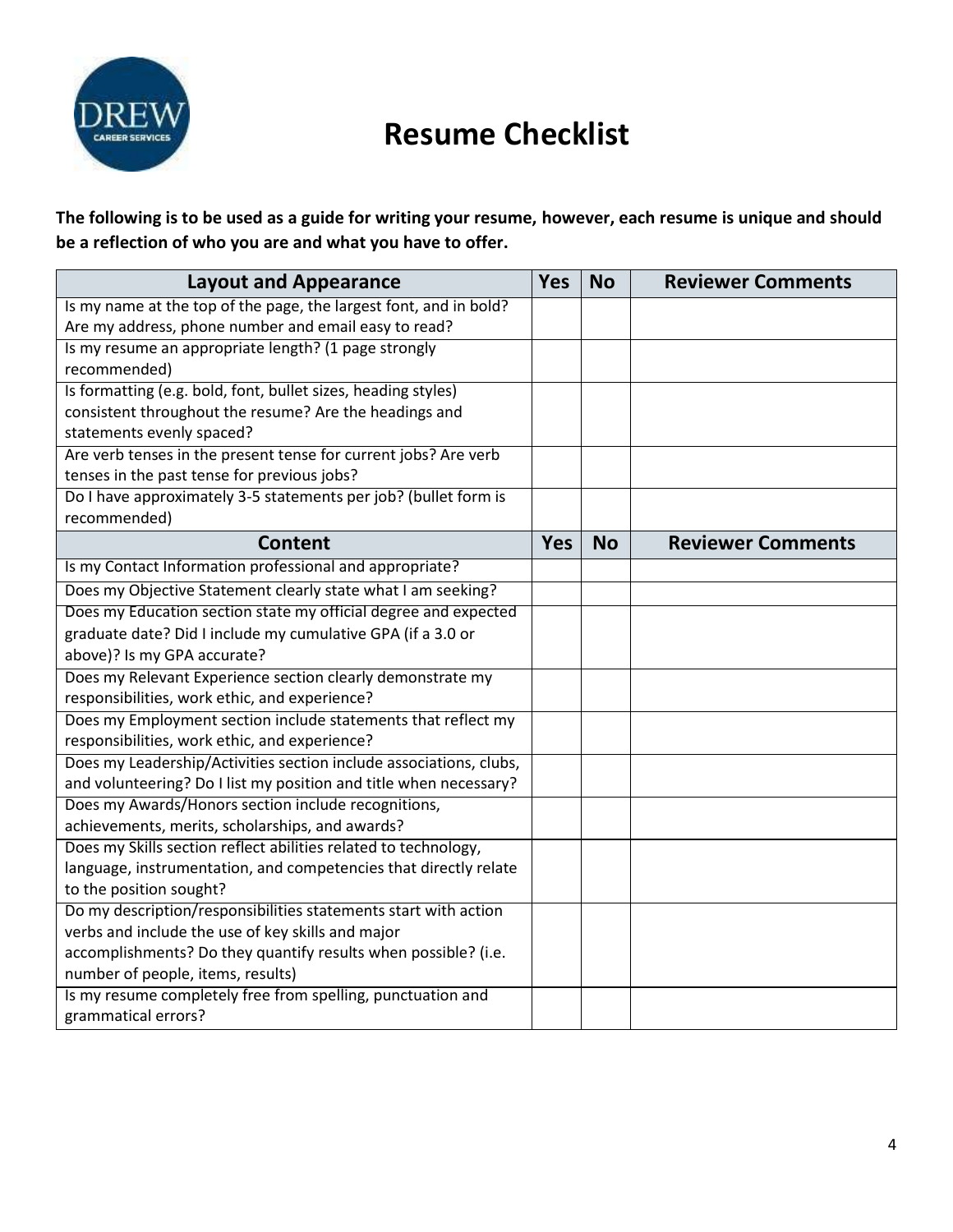

Action verbs are a good way to describe transferable skills that you have developed. Transferable skills can transfer from one job or occupation to another. Listed below are action verbs that describe skills that employers most desire according to the national Association of Colleges and Employers.

This list is intended to be a starting point and is not a complete listing of verbs or skills.

### **Communication / People Skills**

| Addressed        | Edited       | Outlined     |
|------------------|--------------|--------------|
| Advertised       | Elicited     | Participated |
| Arbitrated       | Enlisted     | Persuaded    |
| Arranged         | Explained    | Presented    |
| Articulated      | Expressed    | Promoted     |
| Authored         | Formulated   | Proposed     |
| Clarified        | Furnished    | Publicized   |
| Collaborated     | Incorporated | Reconciled   |
| Communicated     | Influenced   | Recruited    |
| Composed         | Interacted   | Referred     |
| Condensed        | Interpreted  | Reinforced   |
| Conferred        | Interviewed  | Reported     |
| Consulted        | Involved     | Resolved     |
| Contracted       | Joined       | Solicited    |
| Convinced        | Lectured     | Specified    |
| Corresponded     | Listened     | Spoke        |
| Debated          | Marketed     | Suggested    |
| Defined          | Mediated     | Summarized   |
| Developed        | Moderated    | Synthesized  |
| <b>Discussed</b> | Negotiated   | Translated   |
| <b>Drafted</b>   | Observed     | Wrote        |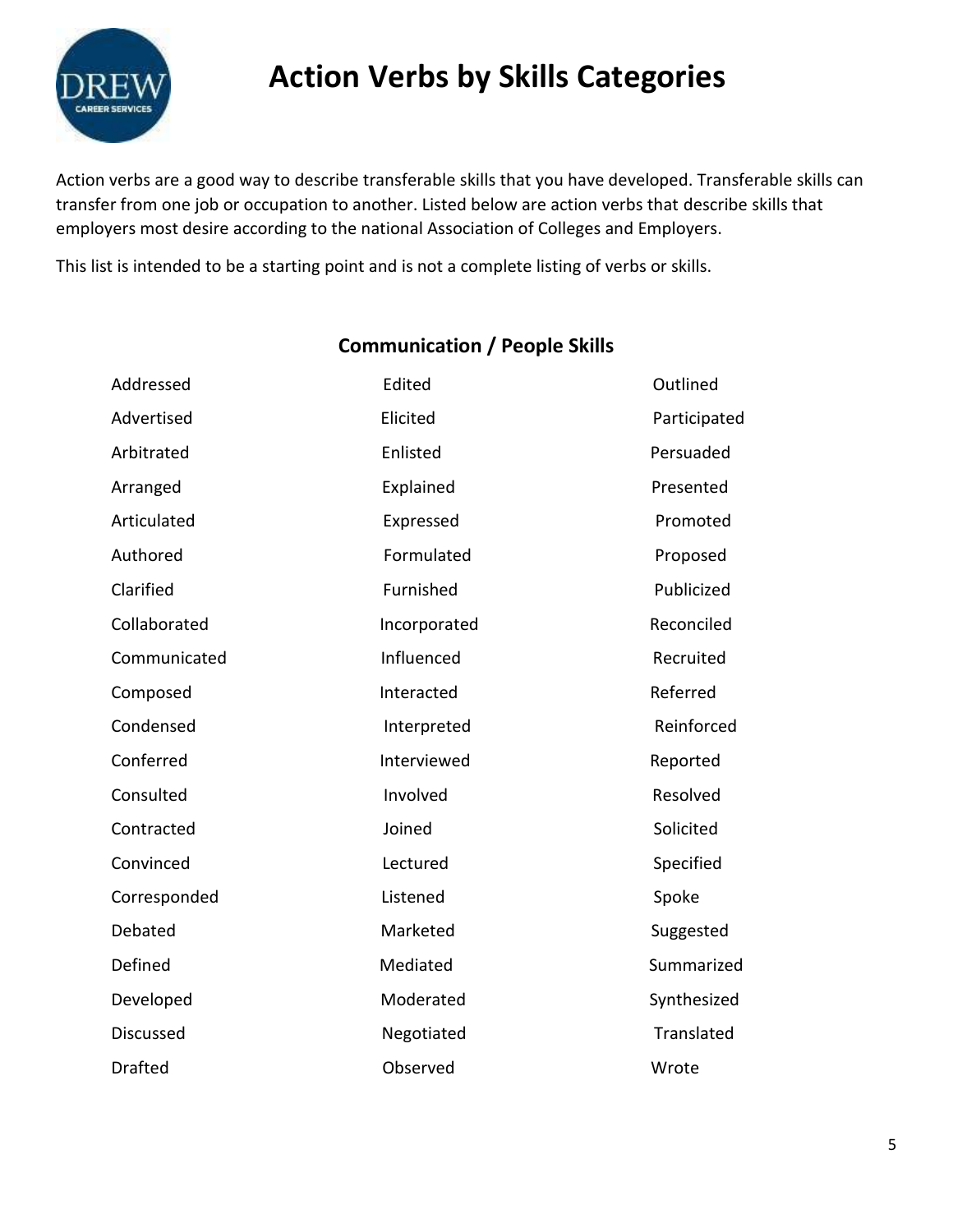

### **Creative Skills**

| Acted          | Displayed   | Invented     |
|----------------|-------------|--------------|
| Adapted        | Drew        | Modeled      |
| Began          | Entertained | Modified     |
| Combined       | Established | Originated   |
| Composed       | Fashioned   | Performed    |
| Conceptualized | Formulated  | Photographed |
| Condensed      | Founded     | Planned      |
| Created        | Illustrated | Revised      |
| Customized     | Initiated   | Revitalized  |
| Designed       | Instituted  | Shaped       |
| Developed      | Integrated  | Solved       |
| Directed       | Introduced  |              |

## **Data / Financial Skills**

| Administered    | Computed    | Netted     |
|-----------------|-------------|------------|
| Adjusted        | Conserved   | Planned    |
| Allocated       | Corrected   | Prepared   |
| Analyzed        | Determined  | Programmed |
| Appraised       | Developed   | Projected  |
| Assessed        | Estimated   | Qualified  |
| Audited         | Forecasting | Reconciled |
| <b>Balanced</b> | Managed     | Reduced    |
| <b>Budgeted</b> | Marketed    | Researched |
| Calculated      | Measured    | Retrieved  |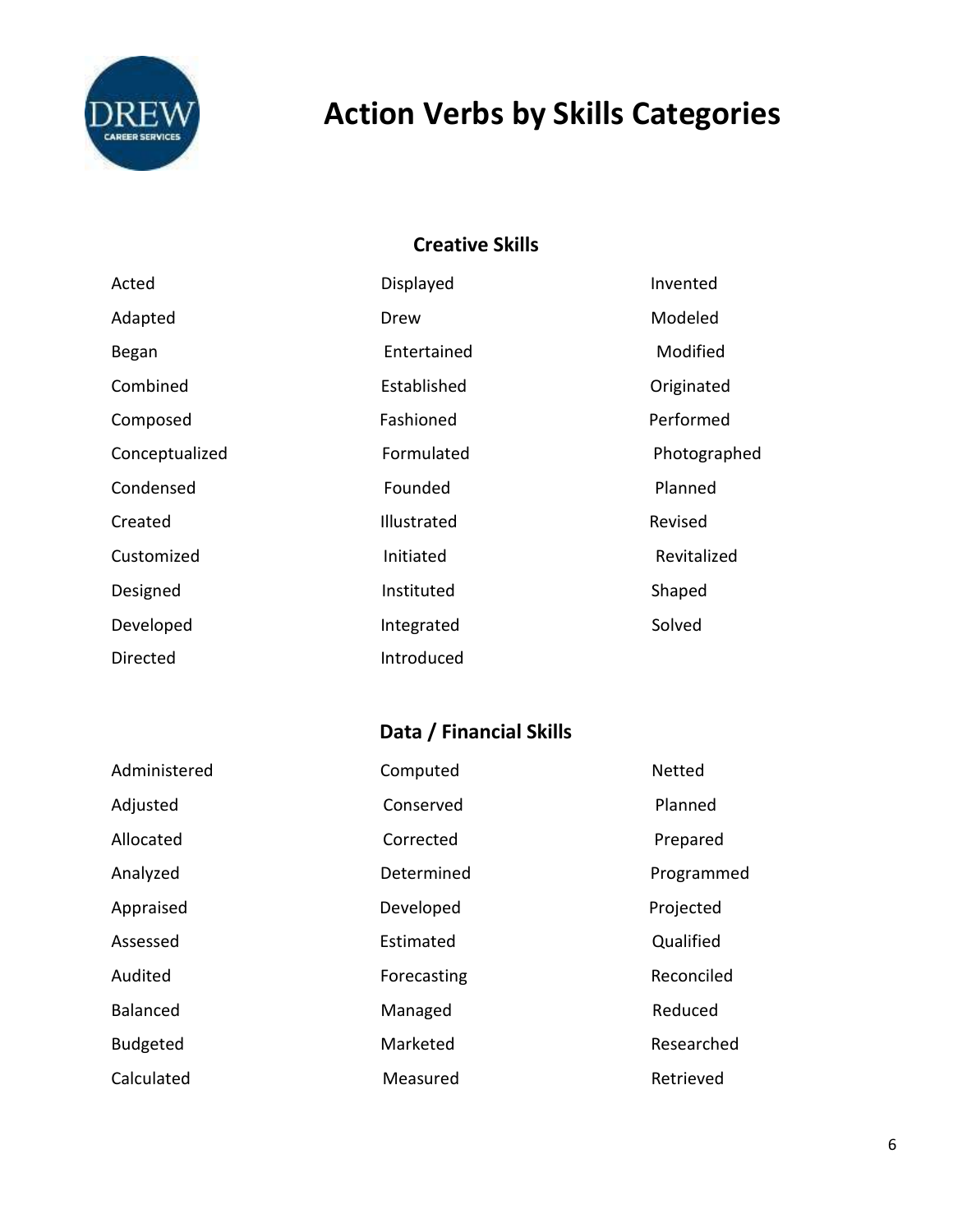

## **Helping Others**

| Adapted      | Counseled                    | Insured       |
|--------------|------------------------------|---------------|
| Advocated    | Demonstrated                 | Intervened    |
| Aided        | Diagnosed                    | Motivated     |
| Answered     | Educated                     | Prevented     |
| Arranged     | Encouraged                   | Provided      |
| Assessed     | Ensured                      | Referred      |
| Assisted     | Expedited                    | Rehabilitated |
| Clarified    | Facilitated                  | Represented   |
| Coached      | Familiarized                 | Resolved      |
| Collaborated | Furthered                    | Simplified    |
| Contributed  | Guided                       | Supported     |
| Cooperated   | Helped                       | Volunteered   |
|              | <b>Organizational Skills</b> |               |
| Approved     | Incorporated                 | Reserved      |
| Arranged     | Inspected                    | Responded     |
| Catalogued   | Logged                       | Reviewed      |
| Categorized  | Maintained                   | Routed        |
| Charted      | Monitored                    | Scheduled     |
| Classified   | Obtained                     | Screened      |
| Coded        | Operated                     | Submitted     |
| Collected    | Ordered                      | Supplied      |
| Compiled     | Organized                    | Standardized  |
| Corrected    | Prepared                     | Systematized  |
| Corresponded | Processed                    | Updated       |
| Distributed  | Provided                     | Validated     |
| Executed     | Purchased                    | Verified      |
| Filed        | Recorded                     | Generated     |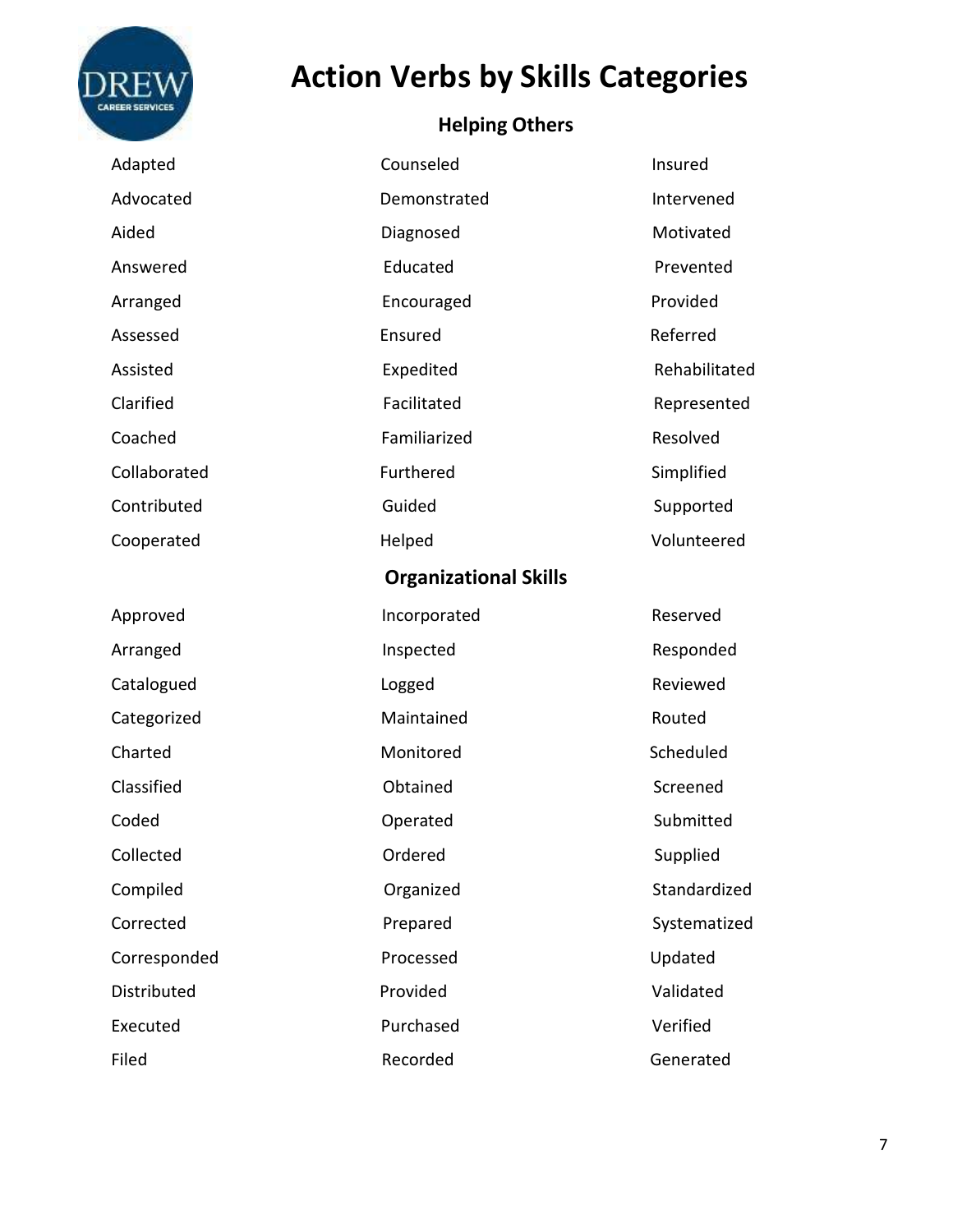

## **Management / Leadership Skills**

| Administered    | Enforced     | Organized    |
|-----------------|--------------|--------------|
| Analyzed        | Enhanced     | Originated   |
| Appointed       | Established  | Overhauled   |
| Approved        | Executed     | Oversaw      |
| Assigned        | Generated    | Planned      |
| Attained        | Handled      | Presided     |
| Authorized      | Headed       | Prioritized  |
| Chaired         | Hired        | Produced     |
| Considered      | Hosted       | Recommended  |
| Consolidated    | Improved     | Reorganized  |
| Contracted      | Incorporated | Replaced     |
| Controlled      | Increased    | Restored     |
| Converted       | Initiated    | Reviewed     |
| Coordinated     | Inspected    | Scheduled    |
| Decided         | Instituted   | Secured      |
| Delegated       | Led          | Selected     |
| Developed       | Managed      | Streamlined  |
| <b>Directed</b> | Merged       | Strenghtened |
| Eliminated      | Motivated    | Supervised   |
| Emphasized      | Navigated    | Terminate    |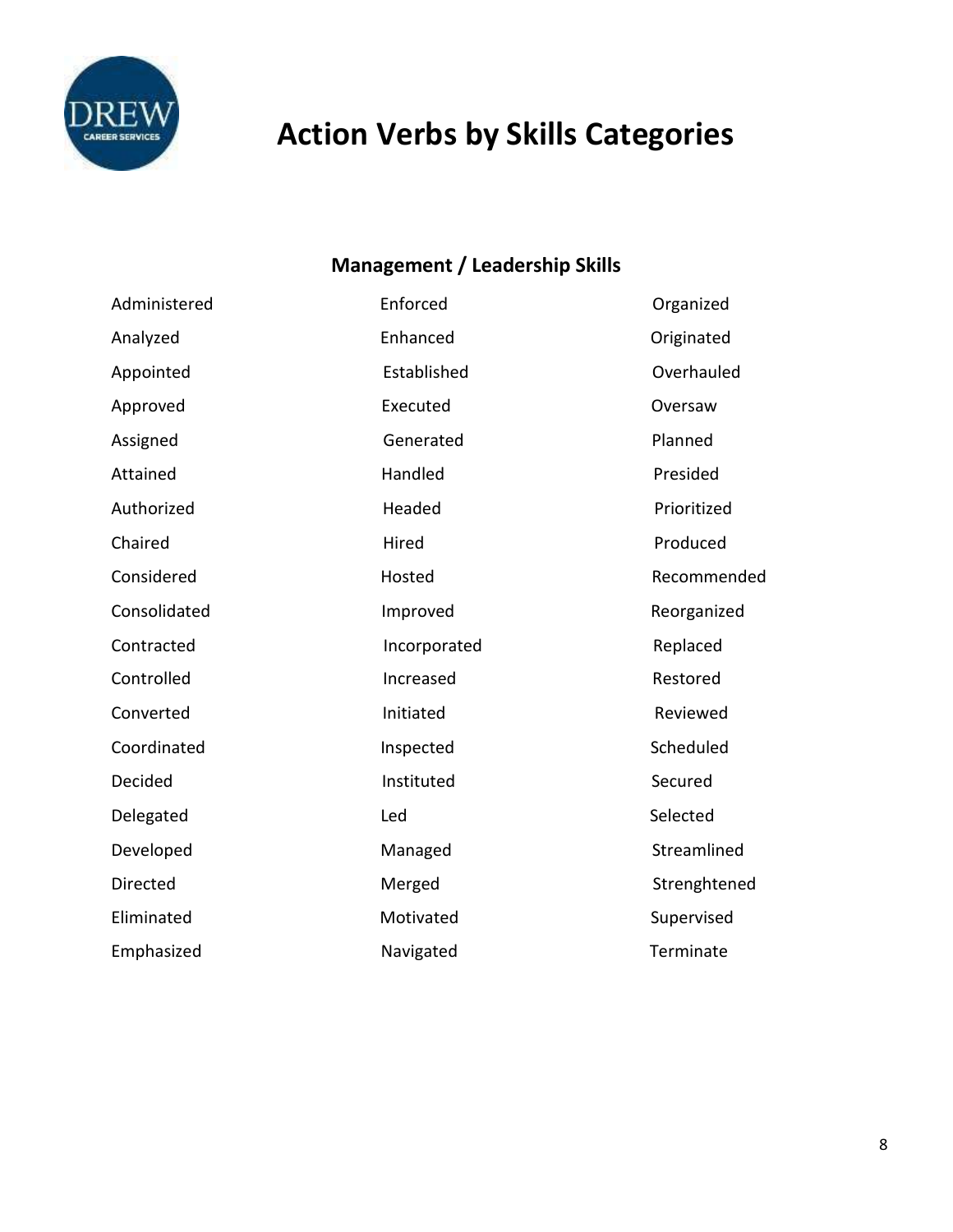

Measured

# **Action Verbs by Skills Categories**

### **Research Skills**

| Analyzed   | Experimented | Organized     |
|------------|--------------|---------------|
| Clarified  | Explored     | Researched    |
| Collected  | Extracted    | Reviewed      |
| Compared   | Formulated   | Searched      |
| Conducted  | Gathered     | Solved        |
| Critiqued  | Inspected    | Summarized    |
| Detected   | Interviewed  | Surveyed      |
| Determined | Invented     | Systematized  |
| Diagnosed  | Investigated | <b>Tested</b> |
| Evaluated  | Located      | Examined      |

**Teaching Skills**

| Adapted      | Encouraged     | Motivated   |
|--------------|----------------|-------------|
| Advised      | Evaluated      | Persuaded   |
| Clarified    | Explained      | Simulated   |
| Coached      | Facilitated    | Stimulated  |
| Communicated | Focused        | Taught      |
| Conducted    | Guided         | Tested      |
| Coordinated  | Individualized | Trained     |
| Critiqued    | Informed       | Transmitted |
| Developed    | Instilled      | Tutored     |
| Enabled      | Instructed     |             |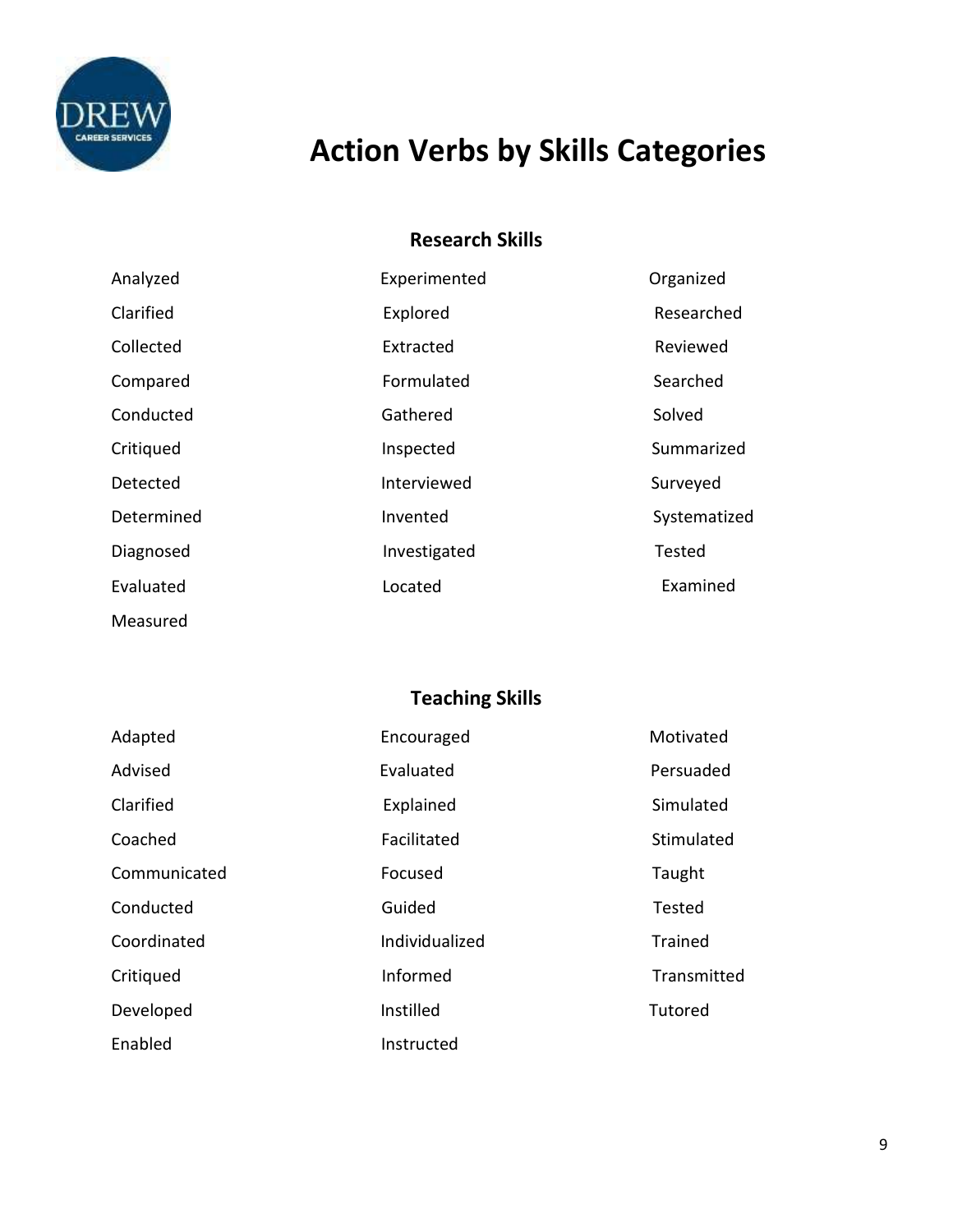

## **Technical Skills**

| Adapted      | Determined | Rectified    |
|--------------|------------|--------------|
| Applied      | Developed  | Regulated    |
| Assembled    | Engineered | Remodeled    |
| <b>Built</b> | Fabricated | Repaired     |
| Calculated   | Fortified  | Replaced     |
| Computed     | Installed  | Restored     |
| Conserved    | Maintained | Solved       |
| Constructed  | Operated   | Specialized  |
| Converted    | Overhauled | Standardized |
| Debugged     | Printed    | Studied      |
| Designed     | Programmed | Upgraded     |
|              |            | Utilized     |

10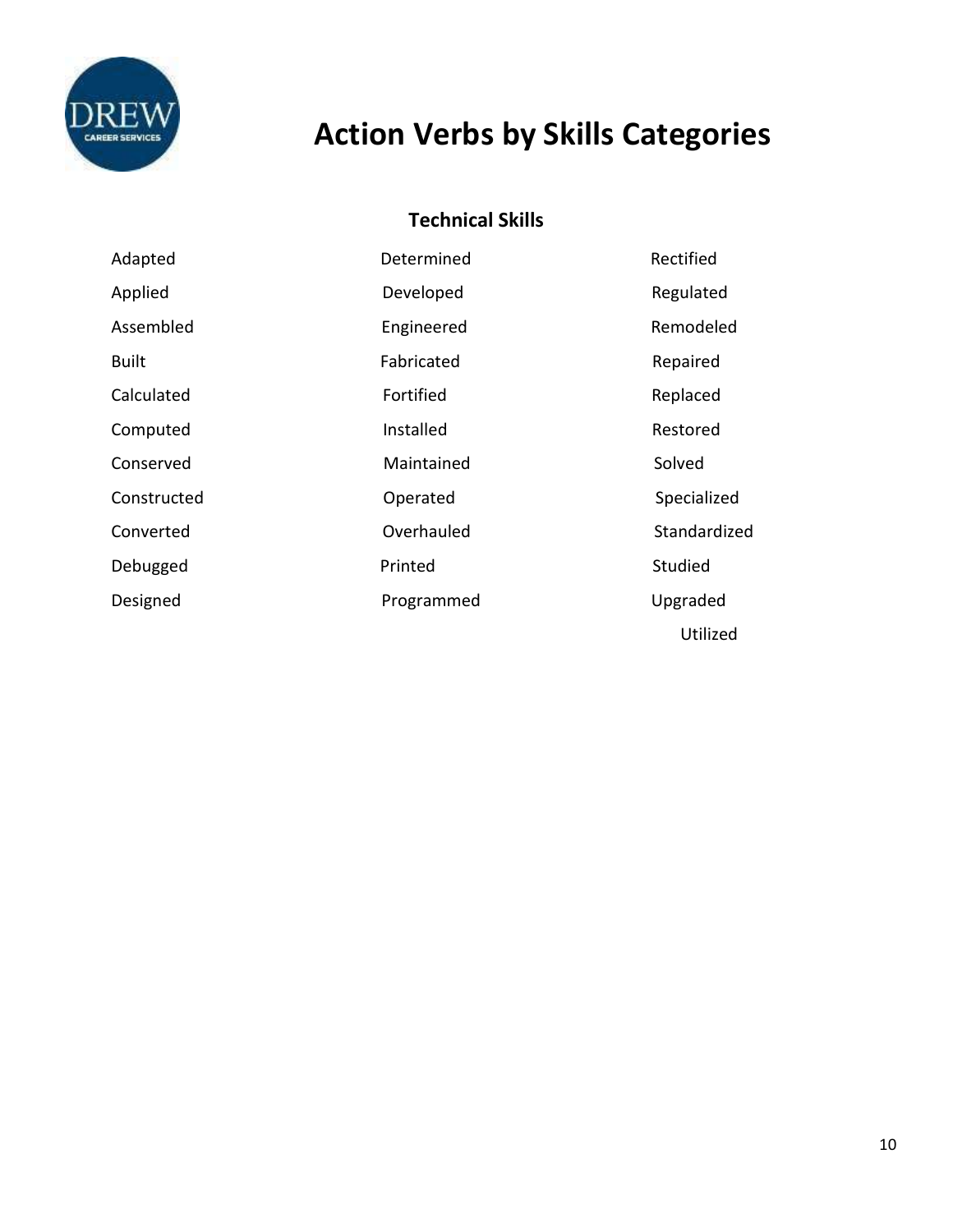### **SAMPLE # 1 – First Resume**

### **SUSAN B. GREEN**

#### **Present Address Permanent Address**

Drew University 1234 Any Street 36 Madison Avenue **Milwaukee**, WI 53202 Madison, NJ 07980

#### **OBJECTIVE:**

To obtain an on-campus position. Work-study eligible.

#### **EDUCATION:**

Drew University, Madison, NJ Bachelor's Degree, Expected Graduation May 20xx Major in Urban and Regional Studies, Minor in Spanish

East High School, Milwaukee, WI High School Diploma, June 20xx Cumulative GPA: 3.4/4.0

#### **SKILLS:**

 Effective customer service and communication skills Hard worker, committed to meeting deadlines Familiar with various Microsoft programs such as Word, Excel and Access Attentive to detail and very conscientious

#### **WORK EXPERIENCE:**

#### **Crew member**, May 20xx to Present

#### **McDonald's, Milwaukee, WI**

 Assist customers with menu selections Balance and reconcile daily cash receipts and transactions for crew stations Maintain a clean work environment

#### **Childcare Provider/Babysitter, 20xx to 20xx**

 Various Families in Milwaukee, WI Provided care for children ages 2 to 10 Completed American Red Cross Certification class

#### **ACTIVITIES:**

Student Council Member, East High School, 20xx to 20xx Member, National Honor Society, East High School, 20xx to 20xx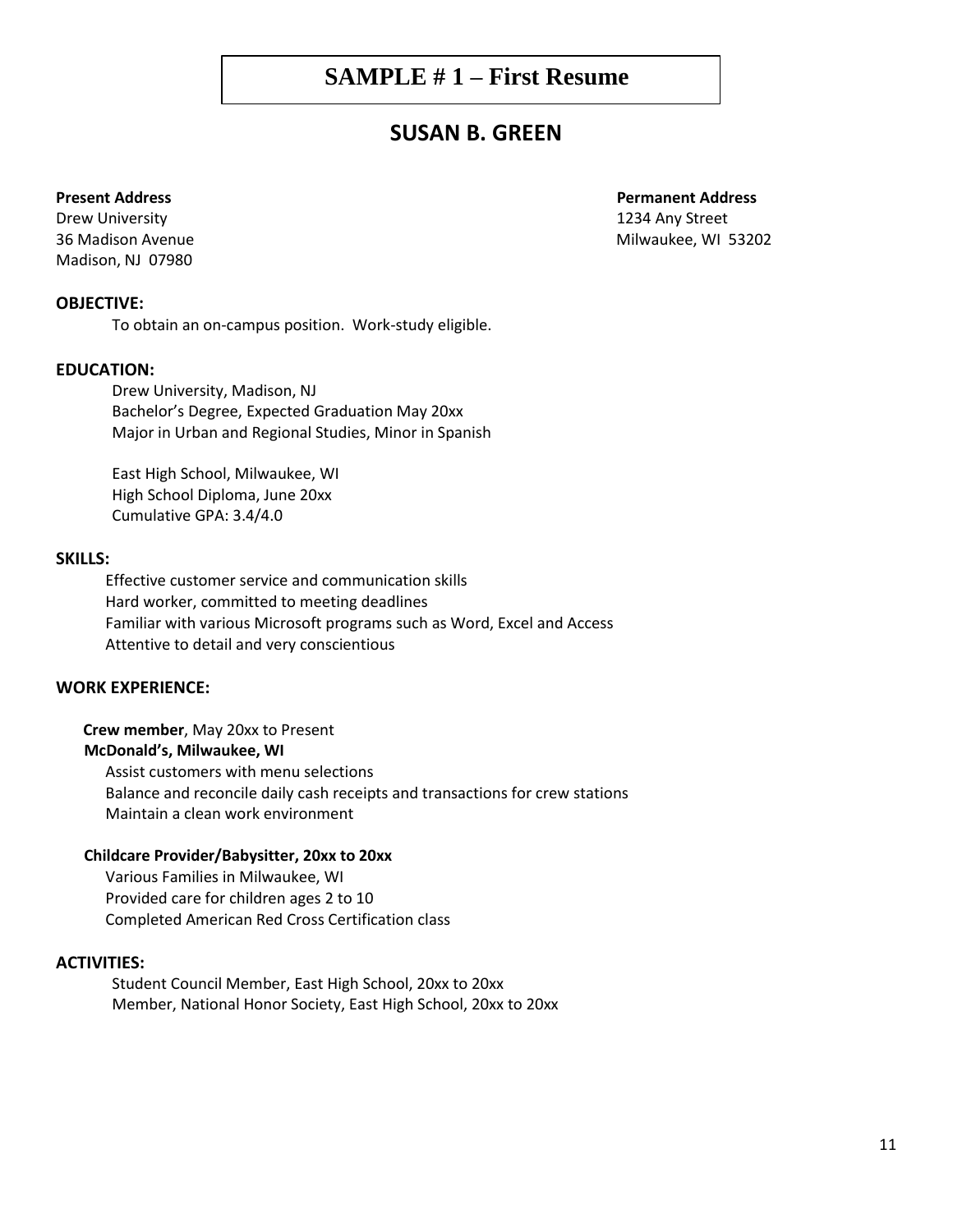## **SAMPLE # 1 – First Resume Example with No Prior Work Experience**

### **Mackenzie Smith 6 Bristol Street, Arlington, NY 12133 Phone: 555-486-2222 Email: mac.smith@gmail.com**

#### **EDUCATION:**

Arlington High School, Arlington, NY 20xx-20xx

#### **EXPERIENCE:**

Pet Sitter 20xx – present

Provide pet sitting services including dog walking, feeding, and yard care.

Child Care

20xx – present

Provide child care for several families after school, weekends, and during school vacations.

#### **ACHIEVEMENTS:**

 National Honor Society Academic Honor Roll

#### **VOLUNTEER EXPERIENCE:**

 Little League Coach Arlington Literacy Program Run for Life

#### **INTERESTS / ACTIVITIES:**

 Member of Arlington High School Baseball Team Piano

#### **COMPUTER SKILLS:**

Proficient with Microsoft Office, Internet, and Social Media